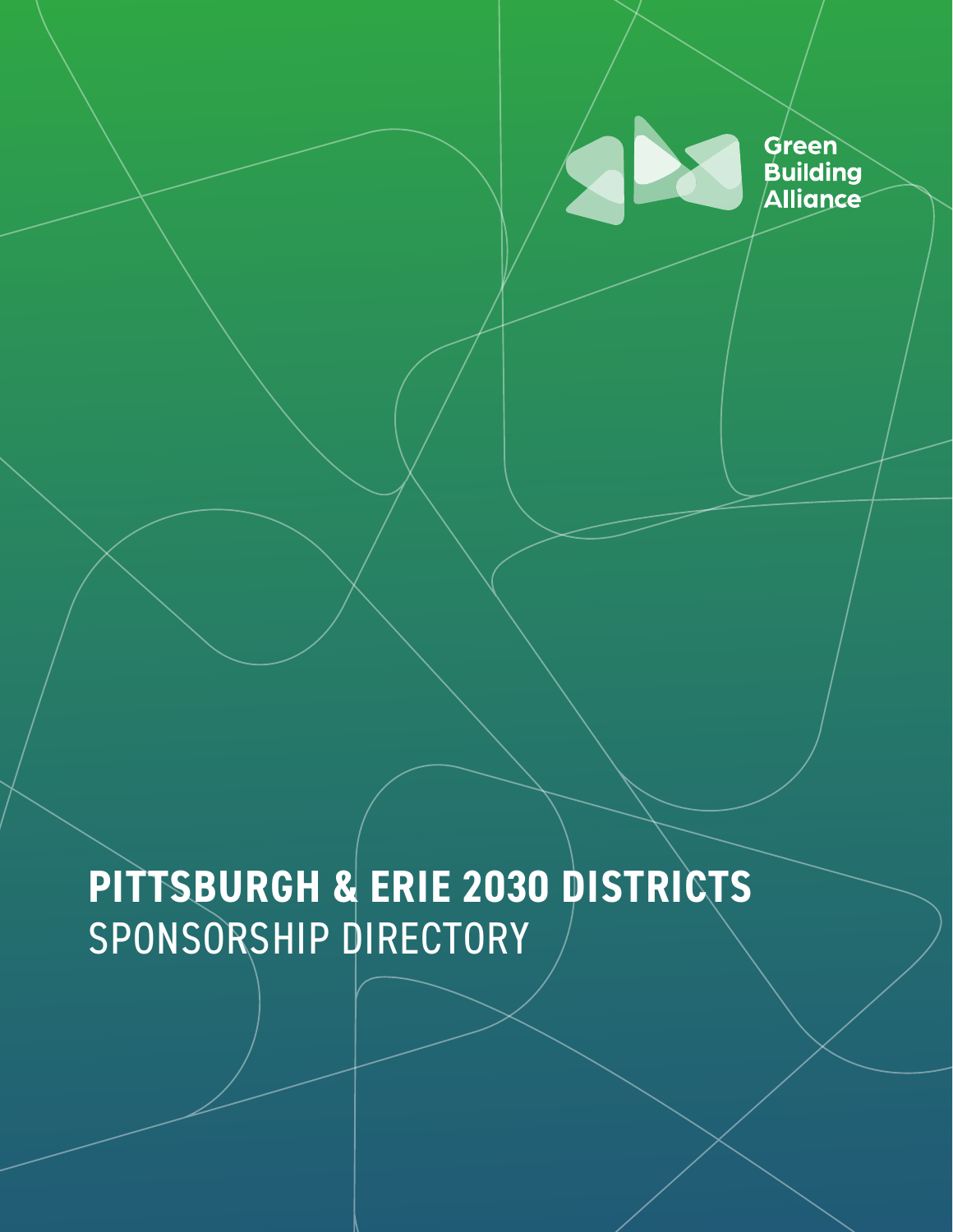### PRESENTING LEVEL

1

| <b>COMPANY NAME</b>                                                          | <b>COMPANY DESCRIPTION</b>                                                                                                                                                                                              | <b>SERVICES PROVIDED</b>                                                                                                                                                                                                                         |
|------------------------------------------------------------------------------|-------------------------------------------------------------------------------------------------------------------------------------------------------------------------------------------------------------------------|--------------------------------------------------------------------------------------------------------------------------------------------------------------------------------------------------------------------------------------------------|
| <b>Covestro</b><br>lan Hughes<br>ian.hughes@covestro.com<br>$(412)$ 413-2000 | High-tech polymers for a sustainable<br>future. Innovation and sustainability<br>drive continuous development of our<br>products, processes and facilities.<br>Working toward our vision of a fully<br>circular future. | Applications in the construction market<br>such as insulation, flooring, roofs, walls,<br>facades, doors, windows or pipelines with<br>our dedicated raw materials for coatings<br>and adhesives, thermoplastics, foams,<br>composites and more. |

#### PROGRAM LEVEL

| <b>COMPANY NAME</b>                                                                                         | <b>COMPANY DESCRIPTION</b>                                                                                                                                                                                                                                            | <b>SERVICES PROVIDED</b>                                                                                                                                                                                                                        |
|-------------------------------------------------------------------------------------------------------------|-----------------------------------------------------------------------------------------------------------------------------------------------------------------------------------------------------------------------------------------------------------------------|-------------------------------------------------------------------------------------------------------------------------------------------------------------------------------------------------------------------------------------------------|
| <b>Cityzenith</b><br>Michael Jansen<br>m.jansen@cityzenith.com<br>$(312)$ 883-5554                          | Assure the success of the world's<br>building industry professionals by<br>helping them leverage data like<br>never before across every phase of the<br>building lifecycle, from design through<br>demolition.                                                        | Digital twin platform                                                                                                                                                                                                                           |
| <b>Duquesne Light</b><br><b>Company</b><br>Sara Walker<br>swalker@duqlight.com<br>$(412)$ 393-6418          | DLC is the local electric utility serving<br>over 600,000 customers in Allegheny<br>and Beaver counties. DLC has been<br>an integral part of transforming the<br>communities we serve. DLC is part of<br>Duquense Light Holdings, which also<br>includes TEN and DQE. | DLC delivers safe, reliable, and afford-<br>able electricity to our customers. We are<br>striving to enable sustainable Pittsburgh<br>communities and support clean energy<br>growth in ways that benefit all customers.                        |
| <b>Siemens Smart</b><br><b>Infrastructure</b><br>Lisa Barber<br>lisa.barber@siemens.com<br>$(412)$ 419-5811 | As a focused technology company, we<br>combine the real and the digital worlds<br>and help customers to meet the great<br>challenges of our time. Creating tech-<br>nology with purpose and thus changing<br>the lives for billions of people for the<br>better.      | Digital Industries, Smart Infrastructure<br>combines the real and digital worlds<br>across energy systems, buildings and<br>industries, enhancing the way people<br>live and work and significantly improving<br>efficiency and sustainability. |
| <b>Stantec</b><br>George Halkias<br>george.halkias@stantec.<br>com<br>$(412)$ 394-7023                      | Top tier global design and delivery firm                                                                                                                                                                                                                              | Architecture & Interior Design, Buildings<br><b>Engineering, Community Development</b><br>Digital, Environmental Services, Land-<br>scape Architecture, Program & Project<br>Management<br><b>Sustainability, Water Services</b>                |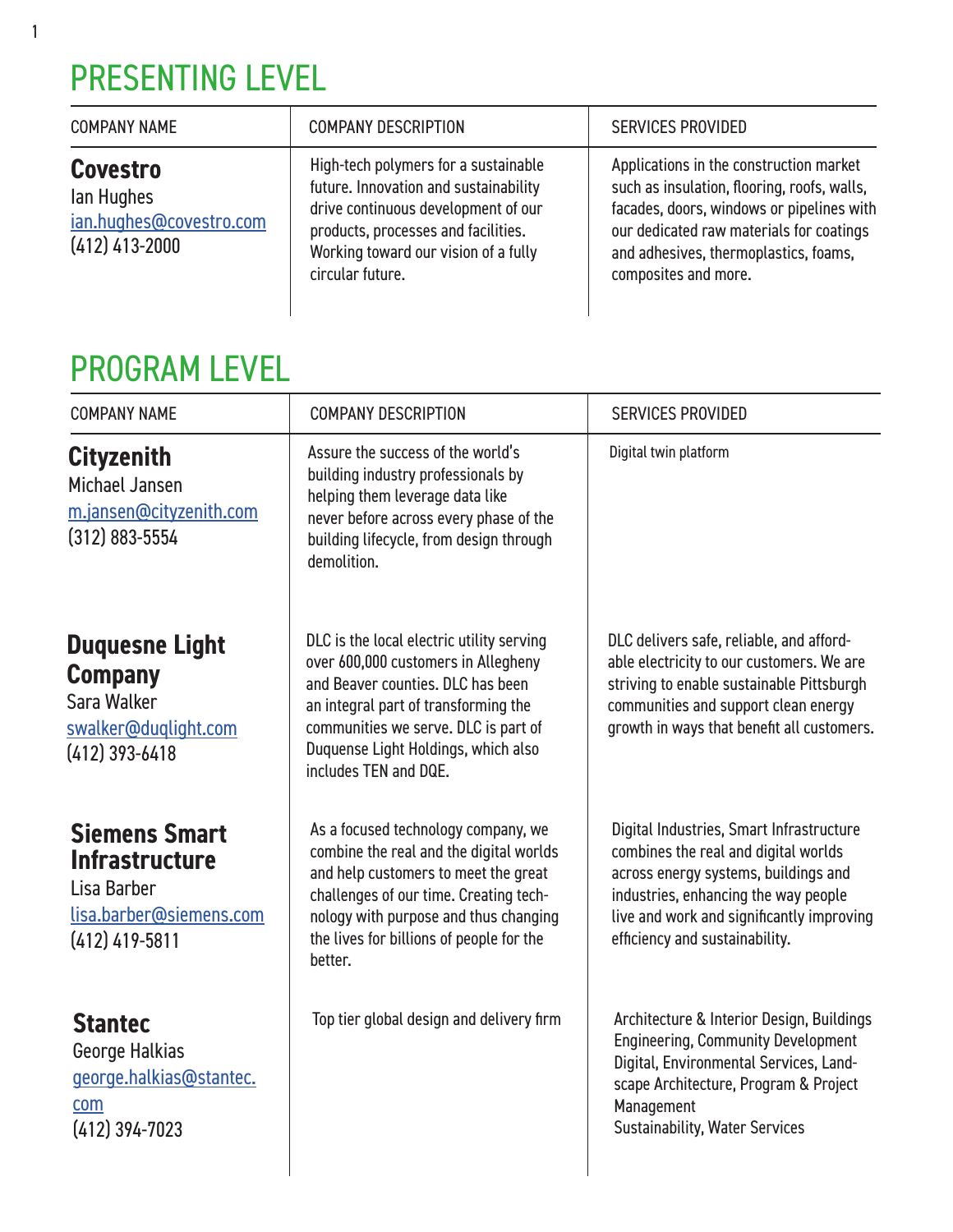## PROGRAM LEVEL (Cont.)

| <b>COMPANY NAME</b>                                                                                               | <b>COMPANY DESCRIPTION</b>                                                                                                                                                                                                                          | <b>SERVICES PROVIDED</b>                               |
|-------------------------------------------------------------------------------------------------------------------|-----------------------------------------------------------------------------------------------------------------------------------------------------------------------------------------------------------------------------------------------------|--------------------------------------------------------|
| <b>Superior Essex</b><br>Annie Bevan<br>annie.bevan@spsx.com<br>$(484) 614 - 2007$                                | A globally diverse powerhouse in cable<br>and wire technology, Superior Essex<br>consistently pushes the boundaries of<br>engineering, sustainability and innova-<br>tion.                                                                          | Manufacturer and supplier of communi-<br>cations cable |
| <b>The Efficiency</b><br><b>Network (TEN)</b><br><b>Chris Howe</b><br>chris.howe@tensaves.com<br>$(412)$ 215-2698 | Independent energy services company<br>for government, K12, higher education,<br>healthcare, and large commercial cus-<br>tomers. TEN has the capacity to deliver,<br>finance, and guarantee all levels of<br>projects and technology applications. |                                                        |

#### MEETING LEVEL

| <b>COMPANY NAME</b>                                                                            | <b>COMPANY DESCRIPTION</b>                                                                                                                                                                                                                                                 | <b>SERVICES PROVIDED</b>                                                                                                                                                                                                                           |
|------------------------------------------------------------------------------------------------|----------------------------------------------------------------------------------------------------------------------------------------------------------------------------------------------------------------------------------------------------------------------------|----------------------------------------------------------------------------------------------------------------------------------------------------------------------------------------------------------------------------------------------------|
| evolveEA<br><b>Marc Mondor</b><br>marc@evolveea.com<br>$(412)$ 362-2100                        | evolveEA is situated at the intersection<br>of sustainability and the built envi-<br>ronment. We help teams add value to<br>building projects with smart environ-<br>mental strategies, and we help com-<br>munities create more livable places,<br>systems and economies. | Green building consulting, Architecture,<br>Urban design, Ecodistrict & community<br>planning, Green infrastructure, Transit,<br>Landscape architecture, Energy strate-<br>gies, Social responsibility & environmen-<br>tal performance frameworks |
| <b>Filtech</b><br>Andy Komar<br>akomar@filtechinc.com<br>$(412)$ 461-1400                      | Filtech specializes in providing our<br>customers with a complete line of<br>filtration equipment and replacement<br>filters. Filtration applications include<br>air, compressed air, dust collection,<br>gas, hydraulic and liquid filtration.                            | Filtration Specialists. HVAC Filters, UV-C<br>products, Portable Air Cleaners to assit<br>with IAQ and energy savings inititaves.<br>Largest distrubtor in Pittsburgh area.<br>Offers a complete line of filters for all<br>applications.          |
| <b>Jendoco</b><br><b>Construction</b><br>Michael Kuhn<br>mkuhn@jendoco.com<br>$(412)$ 361-4500 | <b>General Contractor and Construction</b><br>Manager serving the Western Pennsyl-<br>vania region                                                                                                                                                                         | <b>General Contractor Services, De-</b><br>sign-Build Services, Self-Performed<br>Work, BIM, LEED and Sustainability<br><b>Consulting Services, Pre-Construction &amp;</b><br><b>Construction Management Services</b>                              |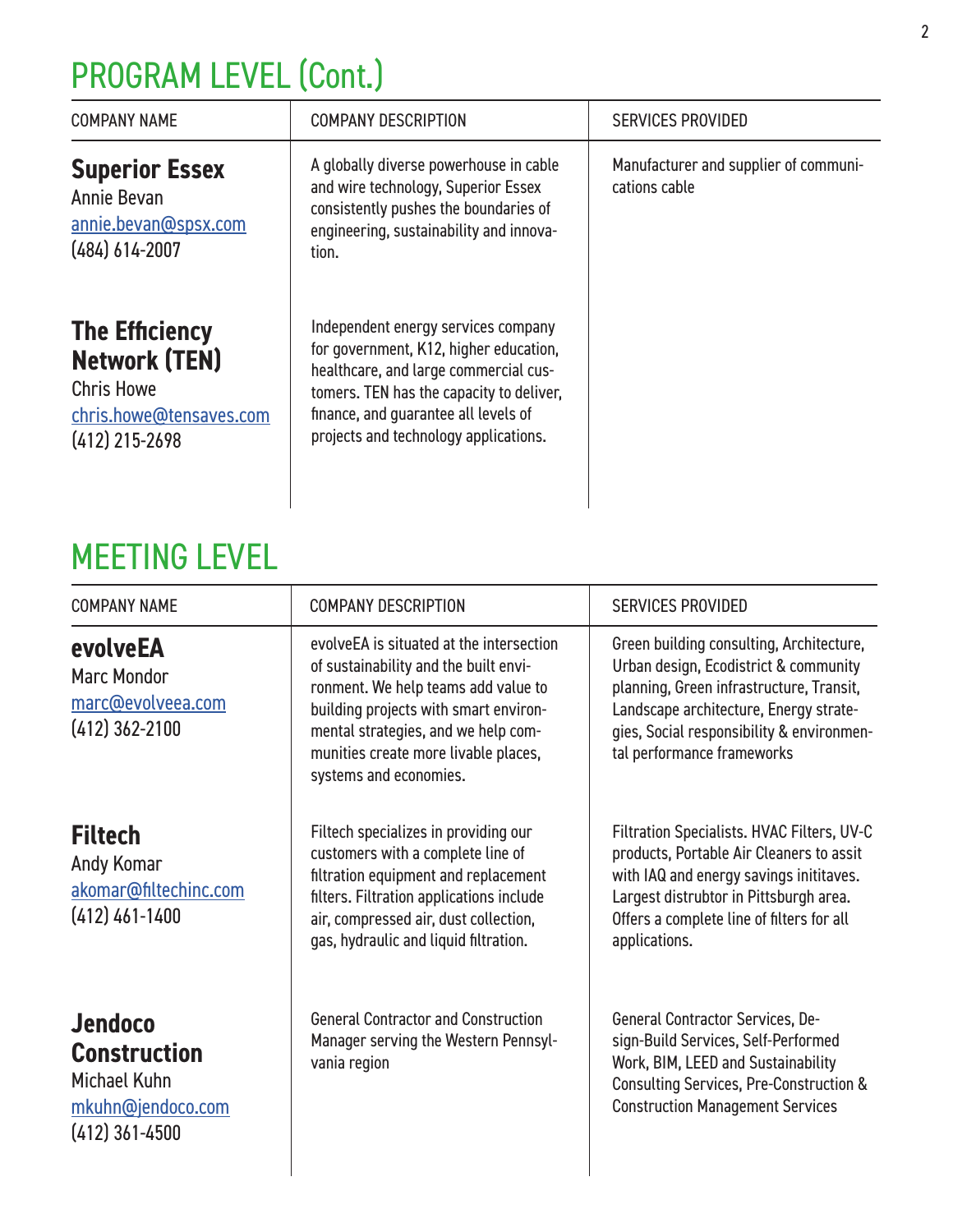## MEETING LEVEL (Cont.)

| <b>COMPANY NAME</b>                                                                                   | <b>COMPANY DESCRIPTION</b>                                                                                                                                                                                                                                                  | <b>SERVICES PROVIDED</b>                                                                                                                                                                                                       |
|-------------------------------------------------------------------------------------------------------|-----------------------------------------------------------------------------------------------------------------------------------------------------------------------------------------------------------------------------------------------------------------------------|--------------------------------------------------------------------------------------------------------------------------------------------------------------------------------------------------------------------------------|
| <b>Mascaro</b><br>Alyssa Kunselman<br>akunselman@mascaro-<br>construction.com<br>$(412)$ 321-4901     | <b>General Contractor and Construction</b><br>Manager serving the Western Pennsyl-<br>vania region                                                                                                                                                                          | Self-performance general contract-<br>ing, preconstruction and construction<br>services, BIM, sustainable construction,<br>Design-Build and Construction Manage-<br>ment                                                       |
| <b>Microforce</b><br>Mark Zuppo<br>markzupposr@micro-<br>force-east.com<br>(720) 751-0920             | Environmental and occupational health<br>planning. Green cleaning products,<br>durable disinfectants, air purification,<br>indoor air quality monitoring, custo-<br>dial accountability programs, exterior<br>pollution reduction, certification, and<br>reporting options. | <b>Green Cleaning and Disinfecting solutions</b>                                                                                                                                                                               |
| <b>Rye Development</b><br><b>Michael Rooney</b><br>Michael@ryedevelopment.<br>com<br>$(617)$ 804-1326 | Leading developer of new low impact<br>hydropowered energy generation and<br>energy storage in the US. Rye is com-<br>mitted to the responsible development<br>of untapped hydropower resources<br>while balancing rivers' environmental<br>and commercial requirements.    | Rye provides a 24/7 renewable, on-de-<br>mand energy product for customers.<br>Rye's projects create lasting infrastruc-<br>ture, economic development, and jobs<br>across communities in Pennsylvania and<br>the broader U.S. |
| <b>Stark Tech</b><br>Jim Mistretta<br>mistrettaj@starktech.com<br>$(716) 693 - 4490$                  | Unify building automation, intelligence,<br>high quality products and services to<br>bring a focus to a building's health and<br>wellness and energy efficiency with<br>actions and insights that future proof<br>each building's needs.                                    | <b>Energy Efficiency solutions</b>                                                                                                                                                                                             |
| <b>St. Moritz</b><br><b>Miguel Villa</b><br>miguelvilla@stmoritz-<br>group.com<br>$(412)$ 885-2100    | Commercial cleaning & janitorial<br>service experience at office buildings,<br>industrial, retail & more!                                                                                                                                                                   | Commercial cleaning & janitorial service<br>experience at office buildings, industrial,<br>retail & more!                                                                                                                      |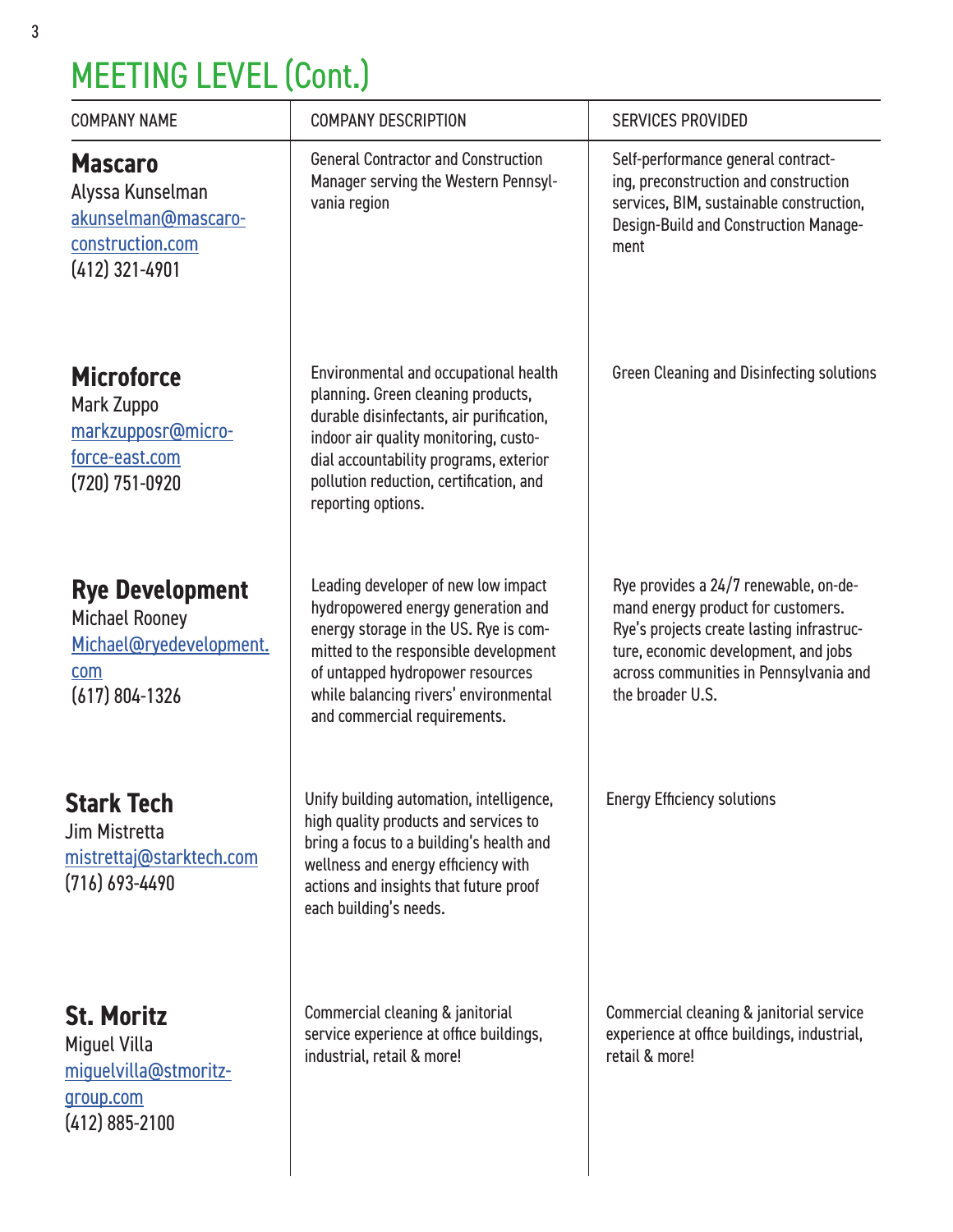## MEETING LEVEL (Cont.)

| <b>COMPANY NAME</b>                                                                                    | <b>COMPANY DESCRIPTION</b>                                                                                                                                                                                                                                                | <b>SERVICES PROVIDED</b>                                                                                                                                                      |
|--------------------------------------------------------------------------------------------------------|---------------------------------------------------------------------------------------------------------------------------------------------------------------------------------------------------------------------------------------------------------------------------|-------------------------------------------------------------------------------------------------------------------------------------------------------------------------------|
| <b>Trane</b><br><b>Christen Adams</b><br>Christen.Adams@trane-<br>technologies.com<br>$(412)$ 394-9030 | Solutions that optimize indoor envi-<br>ronments through a broad portfolio of<br>energy-efficient heating, ventilating<br>and air conditioning systems, building,<br>contracting and energy services, parts<br>support and advanced controls for<br>commercial buildings. | Heating, ventilating and air conditioning<br>systems, building, contracting and energy<br>services, parts support and advanced<br>controls                                    |
| <b>URA</b><br>Diamonte Walker<br>dwalker@ura.org<br>$(412)$ 255-6600                                   | City of Pittsburgh's economic develop-<br>ment agency, supporting the City's eco-<br>nomic development goals, which are<br>designed to create a city of inclusive<br>opportunity for residents, stakeholders<br>and communities.                                          | Grants for neighborhood business<br>districts and community groups; Fi-<br>nancing and facilitation of financing for<br>commercial, residential, and mixed-use<br>development |
| <b>WGL Energy</b><br>Heidi Bioni<br>heidi.bioni@wglenergy.<br>com<br>$(412)$ 417-7685                  | WGL Energy is a leader in competitive<br>energy supply and environmental-<br>ly-friendly energy technology solutions<br>for residential, government, commer-<br>cial and industrial customers.                                                                            | Electricity or natural gas supply. Elec-<br>tricity sourced from clean, renewable<br>wind power or natural gas matched with<br>carbon offsets.                                |

### BECOME A 2030 DISTRICT SPONSOR

#### JOIN THE LARGEST 2030 DISTRICT IN NORTH AMERICA

Sponsorship includes access to monthly private educational meetings with building owners and facility managers in Pittsburgh and Erie, speaking opportunities, addition to this directory, and more!

Please reach out to Megan Zeigler (meganz@gbapgh.org) for sponsorship levels, bundling opportunities with other GBA sponsorships, and other information.